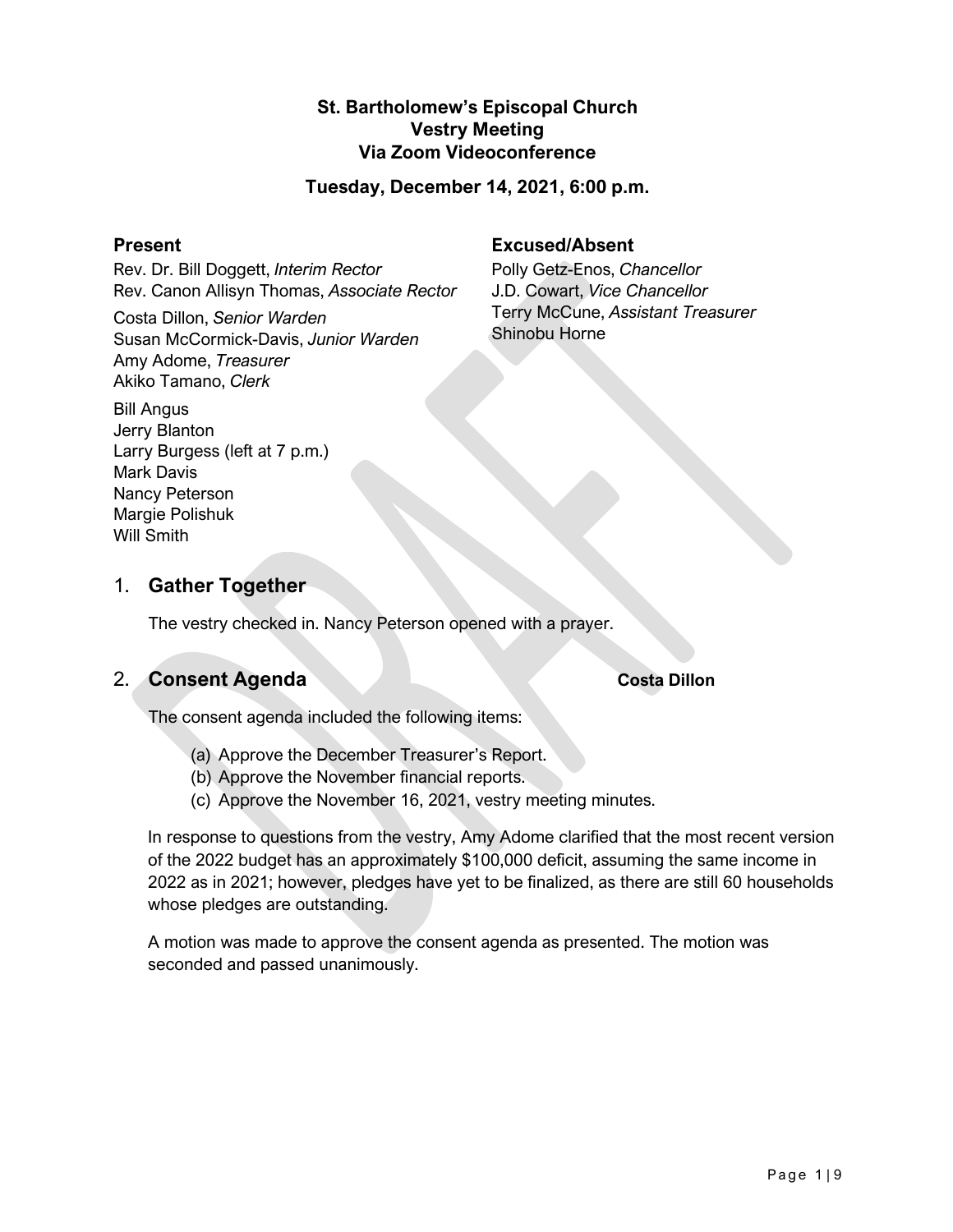# 3. **Financial Items**

#### 3.1 **Investment of Proceeds from Sale of G.E. Bonds Amy Adome** The following motion was made and seconded:

RESOLVED, that pursuant to the recommendation of the finance committee, this Vestry authorizes and directs investing the proceeds from the sale of the G.E. bonds to 25% in Vanguard Short-Term Inflation-Protected Securities, 25% in Vanguard Short-Term Corporate Bond Fund, and 50% in Vanguard Intermediate-Term Corporate Bond Fund.

Bill Angus noted that the investment committee generally makes decisions regarding sales of securities and reinvestment of proceeds from sales following vestry-approved procedures without bringing each decision to the vestry for approval. This is the first time a recommendation of this nature has been presented to the vestry. It was agreed that there is no need for the vestry to review these types of decisions in the future.

The vestry voted unanimously to approve this motion (see section 6.1).

#### 3.2 **Purchase of Phone and IT Services Amy Adome**

The following motion was made and seconded:

RESOLVED, that pursuant to the recommendation of the finance committee, this Vestry authorizes and directs buying phone and IT services from ProTelesis for a one-time cost of \$4,750.46 with monthly recurring costs of \$2,240.19 (\$26,882.28 per year).

Vestry discussion of the motion followed. The main points are summarized below.

- The current IT system is not functioning well. The new system will cost less, streamline providers, and offer functionality not currently available.
- Fr. Bill reported that the staff are very excited about the new system, as it will make working and communicating remotely easier.
- A concern regarding data security was raised. It was noted that the new system employs cloud computing and is much more secure than the current system. Regular upgrades and backups are also built into the costs.

The vestry voted unanimously to approve this motion (see section 6.2).

# 4. **Rector Items Fr. Bill Doggett**

#### 4.1 **Reinstatement of Mask Requirement**

Fr. Bill announced that the bishop reinstated a mask requirement today, in accordance with California guidelines. The state may rescind the requirement by mid-January, although this timing is uncertain.

### 4.2 **Parking Lot Opening**

Fr. Bill reported that the new parking lot may be accessible in time for the Journey to Bethlehem event on Sunday afternoon. Plans are underway to dedicate the parking lot with a tailgate party after the annual meeting on January 30.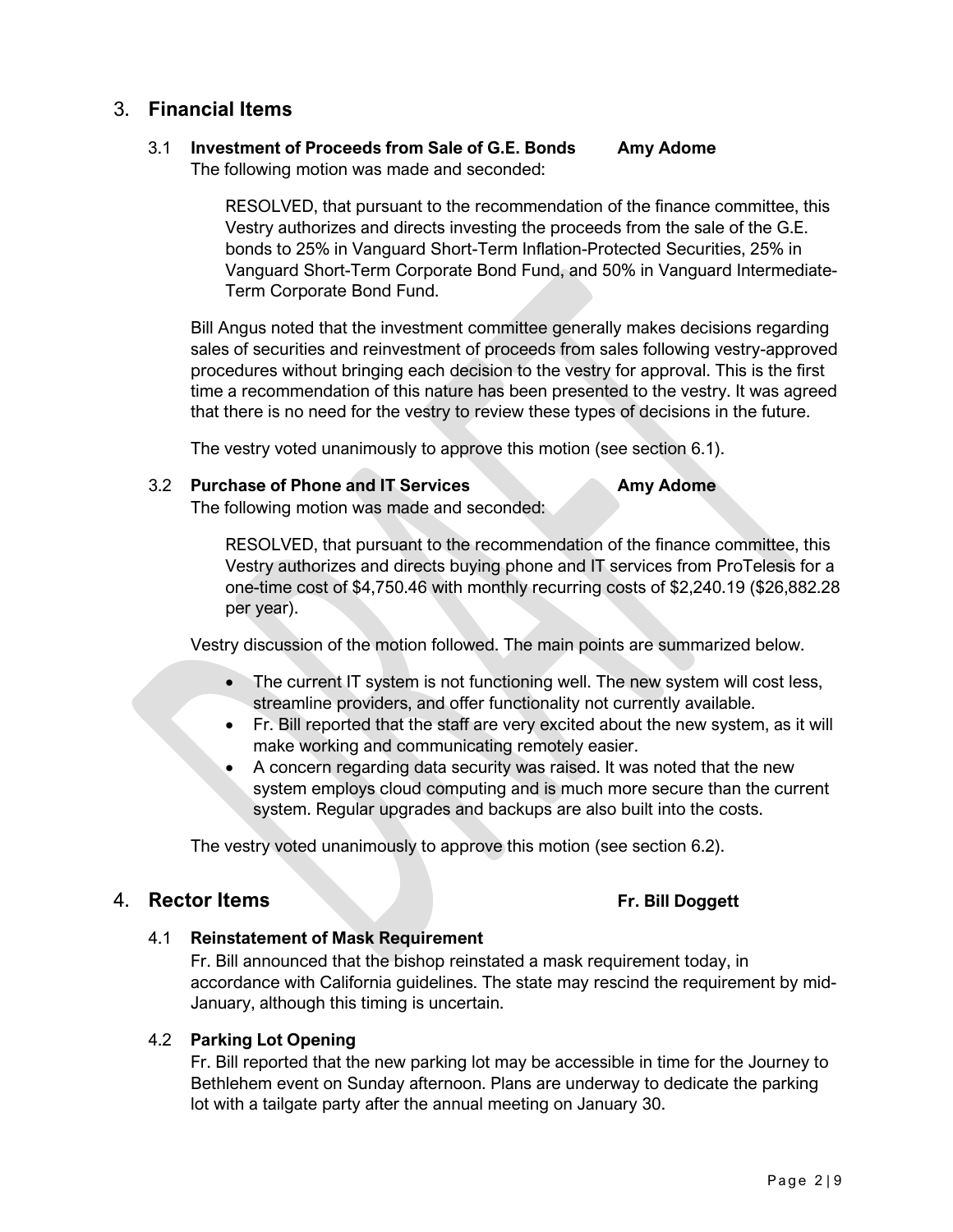### 4.3 **Stewardship**

Fr. Bill noted that he is seeing signs of engagement, excitement, and commitment throughout the parish. In the last two weeks, 5 new families have joined St. Bart's, and 20 members pledged for the first time.

### 4.4 **Potential New Clergy**

Fr. Bill and the bishop have been discussing options for clergy after Canon Allisyn's departure. The bishop informed Fr. Bill that curate positions are subsidized by the diocese. The curates available in the diocese could not start until mid-year and would not be available full-time, so the maximum expense that St. Bart's would incur would be \$10,000 for a half-time curate for half the year.

Fr. Bill will be speaking with two up-and-coming curates who are still in seminary; they will be graduating in May and will not be ordained until the following February. However, he noted that there is still a lot a curate can do (e.g., chaplaincy, pastoral care, preaching, teaching) before their ordination.

Since a half-time curate would not meet St. Bart's staffing needs, Fr. Bill proposed also hiring a half-time associate priest starting in the second quarter for the rest of 2022. This would cost less than what was originally budgeted for (i.e., a full-time curate for the whole year plus \$5,000 for the Rev. Cathey Dowdle for the whole year).

### 4.5 **New Parish Administrator: Ivey Merrill**

Fr. Bill and Susan McCormick-Davis interviewed Ivey Merrill for the parish administrator position and are very pleased with her qualifications and her fit with the parish. She is organized and a go-getter, and she has substantial experience in church administration, volunteer coordination, event management, writing and editing, office software, and managing IT systems. In addition, she has just finished an MBA.

Ivey has already met with some of the staff. Her letter of agreement is being finalized, and her official start date will be January 1, with an actual start date of January 3.

# 5. **Discussion Items**

### 5.1 **Haiti Ministry Amy Adome**

Amy noted that St. Bart's has been contributing \$20,000 per year (\$10,000 in July, \$10,000 in December) to the Epiphanie School in Haiti for the last couple of years. The commitment for 2021 has been met, as \$10,000 was wired last week. The Haiti fund is now down to approximately \$4,000. The vestry needs to decide whether the church wants to continue supporting this ministry and, if so, determine how to fundraise.

Amy added that there is also a Haiti building fund that currently has about \$20,000; however, these funds are restricted by the donor, who specified that the money be dedicated to the school's building needs. The donor would need to be approached regarding whether the funds could be redirected from building to general school operations.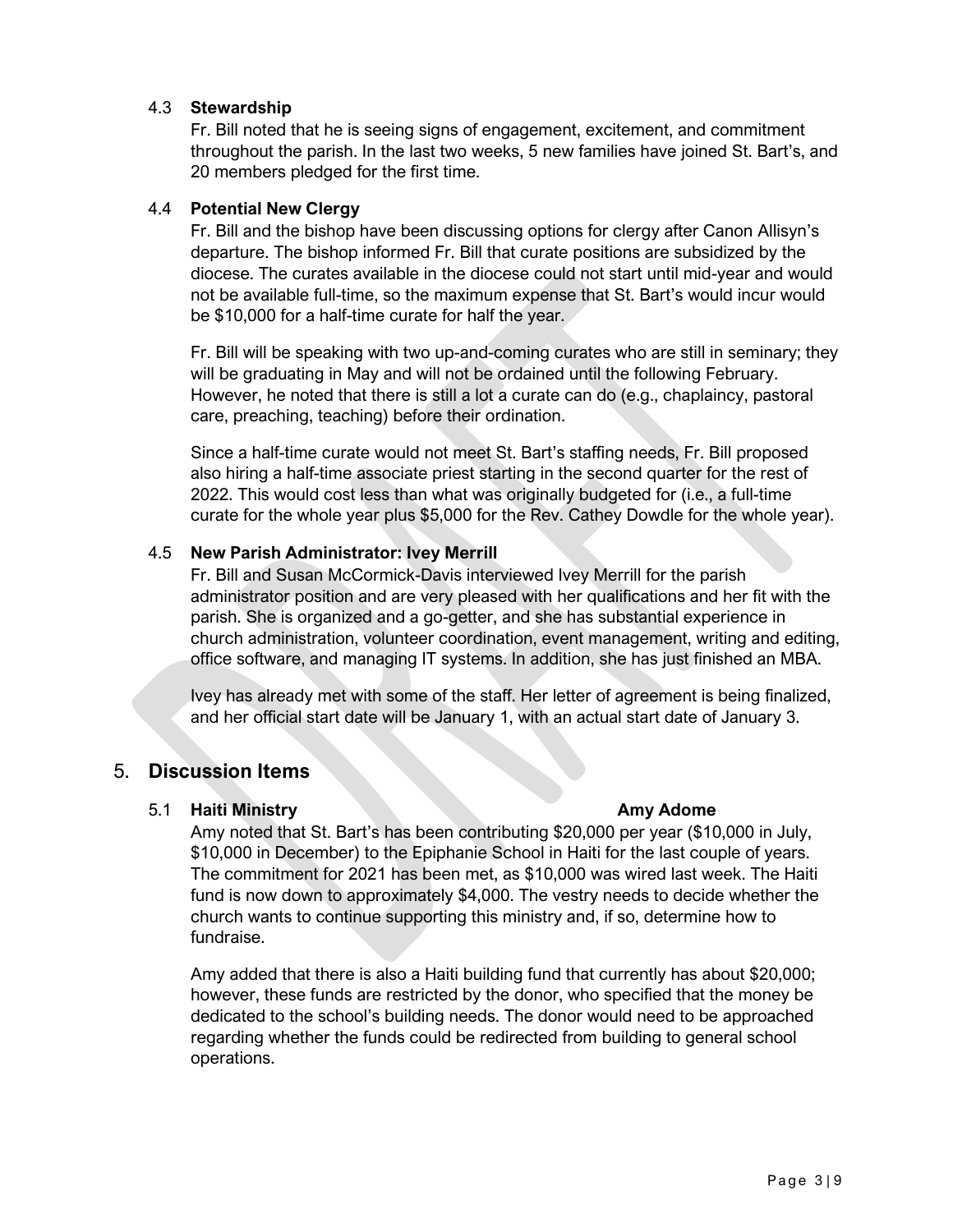Canon Allisyn advised that in the past, Kelly Richardson and Jim Grandinetti oversaw the Haiti ministry. Kelly is now stepping back from that role. Jim has indicated that he needs direction from St. Bart's regarding how committed the church is to this ministry.

The vestry discussed the future of the Haiti ministry. The main comments are summarized below.

- The ministry got started initially because Fr. Mark had done mission work in Haiti and had developed a relationship with Fr. Noe Bernier. Fr. Mark had emphasized that the ministry could thrive only if parishioners went to Haiti and got personally involved. St. Bart's parishioners regularly traveled there to help build the school and minister in other ways. The people who have continued to support the ministry over the years are those who made that trip. However, in the past few years, in-person visits have become too dangerous. That parishioners can no longer travel there raises the question of whether maintaining the ministry in the same way is viable.
- Canon Allisyn advised that Allen Adams's parent's church had partnered with St. Bart's to raise funds for the Haiti ministry. She suggested having St. Bart's coordinate with someone at that church to assess whether it is feasible to continue this ministry.
- There is an obvious need in Haiti; the people are suffering intolerably, and the community has been reliant on the funds from St. Bart's. Some of the money goes toward providing meals for the children; for some of them, this is the only meal they receive in the entire day. St. Bart's help is needed now more than ever, and the church should at least attempt to raise the money.
- The vestry considered the following options for raising funds:
	- The parish is usually responsive when there is a need. Perhaps another slide show could be put together to tell stories of St. Bart's work in Haiti and the church there.
	- Fr. Bill wondered if it would be possible to have someone from Haiti come to St. Bart's to talk to the parish. Costa indicated that Fr. Noe usually visits once a year; however, Bill Angus informed the vestry that Fr. Noe has been replaced by another priest.
	- It would be worthwhile to talk to the donor of the Haiti building fund to see if they would be willing to redirect all or part of that gift.
	- The gala fundraiser, which was scheduled for October but had to be postponed, would have raised some funds for Haiti. If the gala could be rescheduled before next October, that would help get the ministry back on track.
	- Other churches in the diocese and/or the neighborhood around St. Bart's could be asked if they would like to participate in this ministry with St. Bart's.
- The vestry discussed whether there are any concerns about the money not reaching the school. It was noted that the money goes through the Diocese of Haiti, which is affiliated with the Episcopal Church of the United States. People at the school have also confirmed that they receive the funds. In the past, they have also counseled St. Bart's to wait to send funds when the situation in Haiti has been unstable.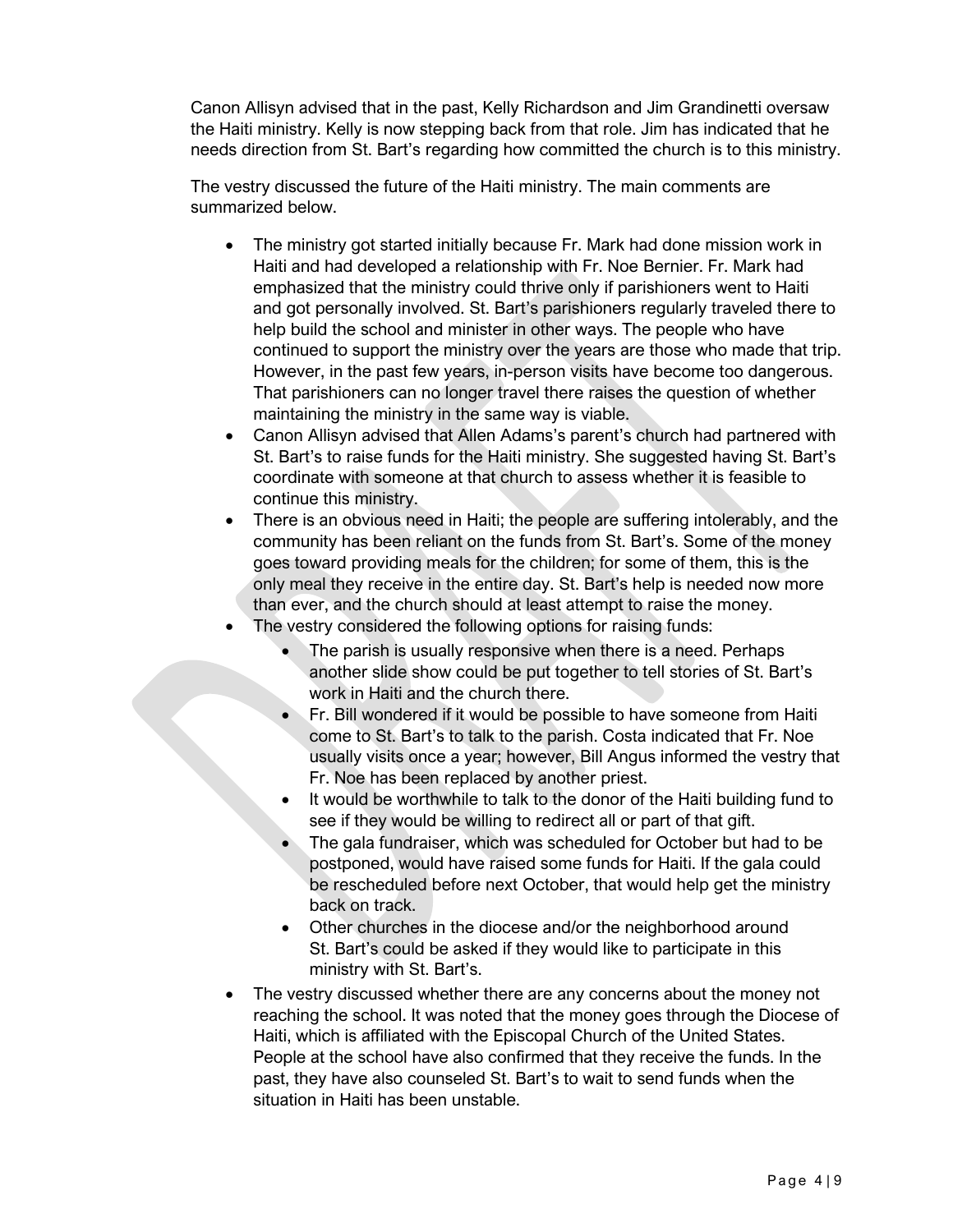- Costa recommended that a comprehensive review of all outreach ministries be conducted after the new vestry is seated next month. This would be a possible agenda item for the annual retreat.
- The Haiti ministry should be highlighted at the annual meeting so there is transparency about the funds being sent to Haiti. The meeting may also be a good opportunity to ask for help with the ministry.

### 5.2 **Ministry Liaison Updates**

#### (a) **Ushers/Greeters/Bartmobile Jerry Blanton**

Jerry reported that enough Bartmobile drivers have been recruited. Once the upper parking lot is completed, St. Bart's should evaluate whether the Bartmobile will be needed as regularly (perhaps it would be needed only for major services such as Easter and Christmas).

Jerry also raised the issue of how to restrict parking in the upper lot to those who need it. Mark Davis advised that six spaces will be designated as handicapped parking; the striping was scheduled to occur this week, but the rain may delay it until next week. Costa noted that St. Bart's can gauge the need and designate more handicapped parking if warranted.

The vestry discussed whether a sign should be posted on service days indicating that the upper parking lot is restricted to seniors and handicapped only; the sign could be covered when no services are in session. Fr. Bill suggested that, rather than posting signage immediately, it might be better to start off by requesting that parishioners park in the lower lot if they are able.

Canon Allisyn added that the opening of the parking lot is a positive that counteracts the reinstatement of the mask requirement. She wondered if the tailgate party dedication could be scheduled earlier than the annual meeting, but Fr. Bill did not think there was enough time to organize it before then.

# (b) **Food Ministry Margie Polishuk**

Margie reported that she and Jill Henderson are organizing a food ministry, and many parishioners are excited about participating. Open volunteer spots were immediately filled for both Interfaith Community Services's food pantry and St. Luke's Christmas Eve dinner. They are also working with other churches affiliated with Interfaith to identify needs and recruit volunteers starting in January.

At Fr. Bill request, Margie agreed to do a brief write-up about the food ministry and send it to Demetreus Gregg.

### (c) **Designation of Ministry Leads Costa Dillon**

The vestry discussed how to designate ministry leads who can schedule volunteers. Demetreus Gregg is currently handling the scheduling, but this should be the responsibility of volunteer parishioners.

In the past, work teams were generally self-directed, which was not effective. While leads for vergers, ushers, and greeters for the 9 a.m. Sunday service are particularly needed, it would be helpful to identify all ministries that require leads.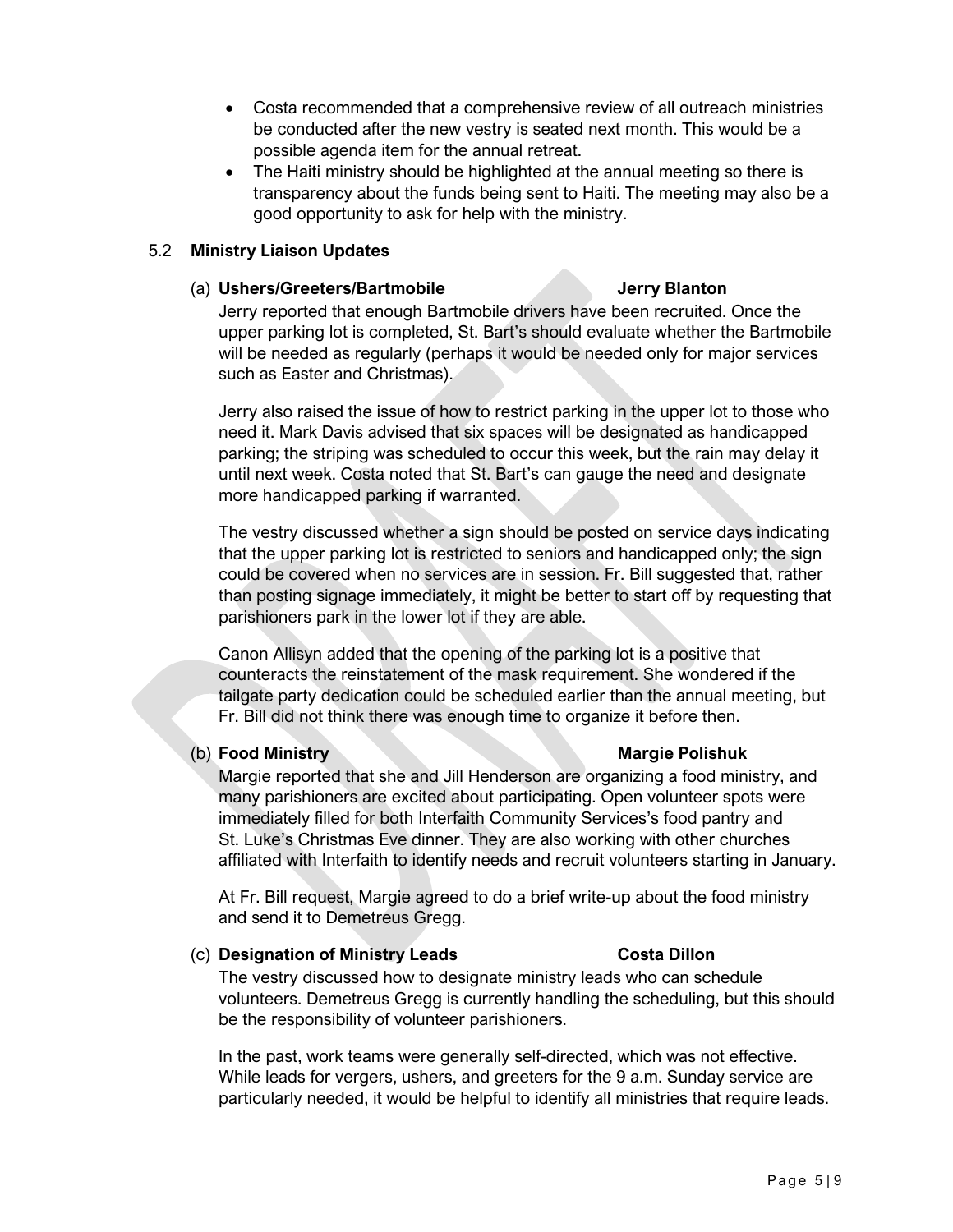The following additional comments were made:

- The term "coordinator" might be more palatable than "leader."
- Fr. Bill advised that he could assign the parish administrator to do the scheduling; however, volunteers would be needed to conduct training. He could send out a call for volunteers via email.
- Volunteers who have previously been or are currently involved with various ministries could be contacted to see if they would be willing to take on the scheduling.
	- Fr. Bill agreed to contact parishioners if a list of names to approach could be supplied.
	- Demetreus has a list of those who have signed up for various ministries. Susan volunteered to review the list for good candidates.
	- Steve and Joan Natoli have been faithful as ushers and were suggested as people to approach.
- It was noted that volunteer sign-up sheets should not just be left unattended on the patio after services. Those involved in the ministries should be standing nearby to encourage sign-ups and answer questions. It is also unclear what follow-up steps are occurring after people have signed up.

# 5.3 **January Annual Meeting: Change to Fr. Bill Doggett Meeting Time Stipulated in Bylaws**

Costa advised that the church bylaws state the following:

Section 5. ANNUAL MEETINGS. The annual meeting of the members prescribed by the Diocesan Canons, commonly referred to as the annual meeting of the Parish, shall be held on the fourth Sunday in January of each year, at 4:00 p.m., or at such other convenient time as designated by the Vestry.

Since the meeting is planned for immediately following the Sunday morning service, the vestry needs to vote to change the meeting time.

A motion was made to change the annual meeting time to immediately following the 9 a.m. service on January 30, 2022. The motion was seconded.

Discussion of the motion ensued. Amy noted that the budget needs to be presented at the annual meeting, and Terry McCune, who will be stepping into the role of finance committee chair, will be out of the country in the second week of January, when the finance committee is normally scheduled to meet. The finance committee has therefore postponed its meeting until the third week of January. Bill Angus added that delaying the meeting by one week will enable the finance committee to present more accurate budget numbers.

Because of this delay, Amy asked whether the vestry meeting could be deferred until the fourth week of January, and the annual meeting also deferred for a week. Costa replied that the annual meeting must take place on January 30, 2022; however, since there is no requirement for the congregation to vote on the budget, the vestry meeting can be postponed without affecting the timing of the annual meeting.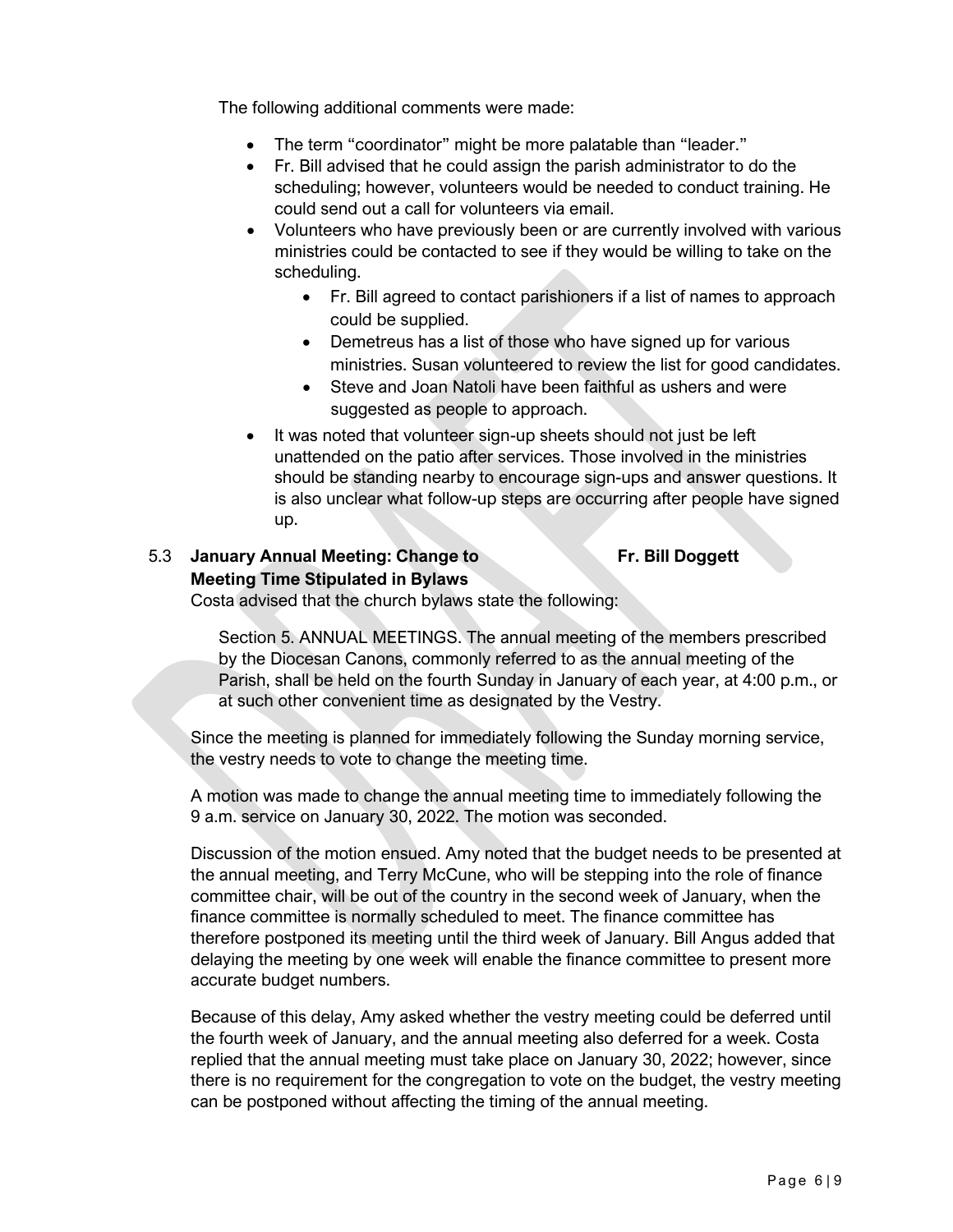The vestry voted unanimously to approve this motion (see section 6.3).

The vestry also agreed to move the January meeting from January 18 to January 25.

# 5.4 **2022 Vestry and Officer Slates Costa Dillon**

Costa announced that there are now 10 candidates, with the possibility of an 11th, for 6 vestry positions (4 three-year terms, 1 one-year term, and 1 two-year term). Since the bylaws do not offer much guidance on holding a contested election, he is awaiting feedback from Polly Getz-Enos or J.D. Cowart regarding how to proceed. Issues that need to be addressed include whether candidates will be allowed to run for both a one-year and a three-year term, and, if so, what happens if a candidate wins both seats.

Costa also noted that diocesan convention delegates and a new Treasurer and Clerk are still needed.

# 5.5 **Rector Call Committee Costa Dillon**

Costa reported that he met this week with Canon Gwynn Lynch to go over the procedures for the rector call committee. The committee will meet for roughly one year and ideally would consist of 11 to 12 people who represent the diverse interests of the parish.

The normal practice of the diocese is to have 1 or 2 vestry members on the committee (wardens cannot serve on the committee). If there are no vestry members on the committee, a vestry liaison would be assigned.

Costa will be issuing an announcement before Christmas articulating the responsibilities of committee members and requesting that parishioners formally submit their names for the committee.

# 5.6 **Canon Allisyn's Departure Costa Dillon**

Since this is Canon Allisyn's last vestry meeting, Costa invited her to address the vestry. Canon Allisyn stated that she had initially committed to St. Bart's for two years, and it has now been three years. She expressed her thanks and gratitude to the vestry and said that St. Bart's has restored her faith in what church can be.

The following motion was made and seconded:

RESOLVED, that on behalf of the parish, the Vestry commends the Rev. Canon Allisyn Thomas for her faithful service, thanks her for all the gifts she has brought, and wishes her well for whatever is next.

The vestry voted unanimously to approve this motion (see section 6.4).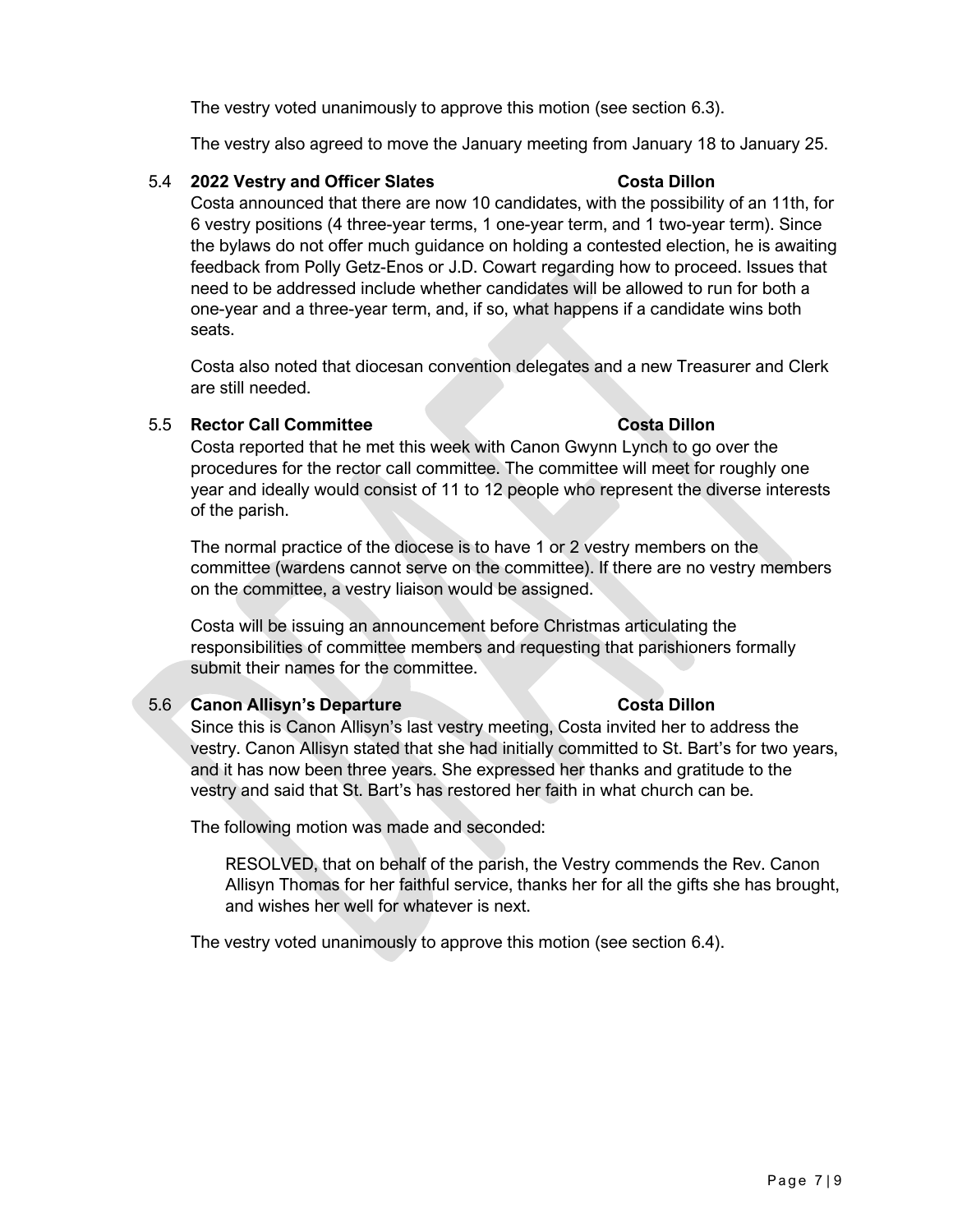# 6. **Action Items**

6.1 **MOTION: RESOLVED, that pursuant to the recommendation of the finance committee, this Vestry authorizes and directs investing the proceeds from the sale of the G.E. bonds to 25% in Vanguard Short-Term Inflation-Protected Securities, 25% in Vanguard Short-Term Corporate Bond Fund, and 50% in Vanguard Intermediate-Term Corporate Bond Fund.**

The motion was made, seconded, and passed unanimously. (See section 3.1 for discussion.)

6.2 **MOTION: RESOLVED, that pursuant to the recommendation of the finance committee, this Vestry authorizes and directs buying phone and IT services from ProTelesis for a one-time cost of \$4,750.46 with monthly recurring costs of \$2,240.19 (\$26,882.28 per year).**

The motion was made, seconded, and passed unanimously. (See section 3.2 for discussion.)

6.3 **MOTION: To change the annual meeting time to immediately following the 9 a.m. service on January 30, 2022.**

The motion was made, seconded, and passed unanimously. (See section 5.3 for discussion.)

6.4 **MOTION: RESOLVED, that on behalf of the Parish, the Vestry commends the Rev. Canon Allisyn Thomas for her faithful service, thanks her for all the gifts she has brought, and wishes her well for whatever is next.**

The motion was made, seconded, and passed unanimously. (See section 5.6 for discussion.)

# 7. **Announcements**

- 7.1 **Upcoming Events**
	- (a) Stewardship Season: September
	- (b) St. Bart's Annual Meeting: January 30, 2022
	- (c) Bishop Susan Brown Snook Visitation: April 3, 2022
	- (d) "All You Need Is Love" Gala / Outreach Fundraiser: POSTPONED TO 2022
	- (e) Bishop Curry Visit: POSTPONED TO 2022

# 8. **Closing Prayer**

Nancy Peterson closed with a prayer.

# 9. **Adjournment**

The meeting adjourned at 7:30 p.m.